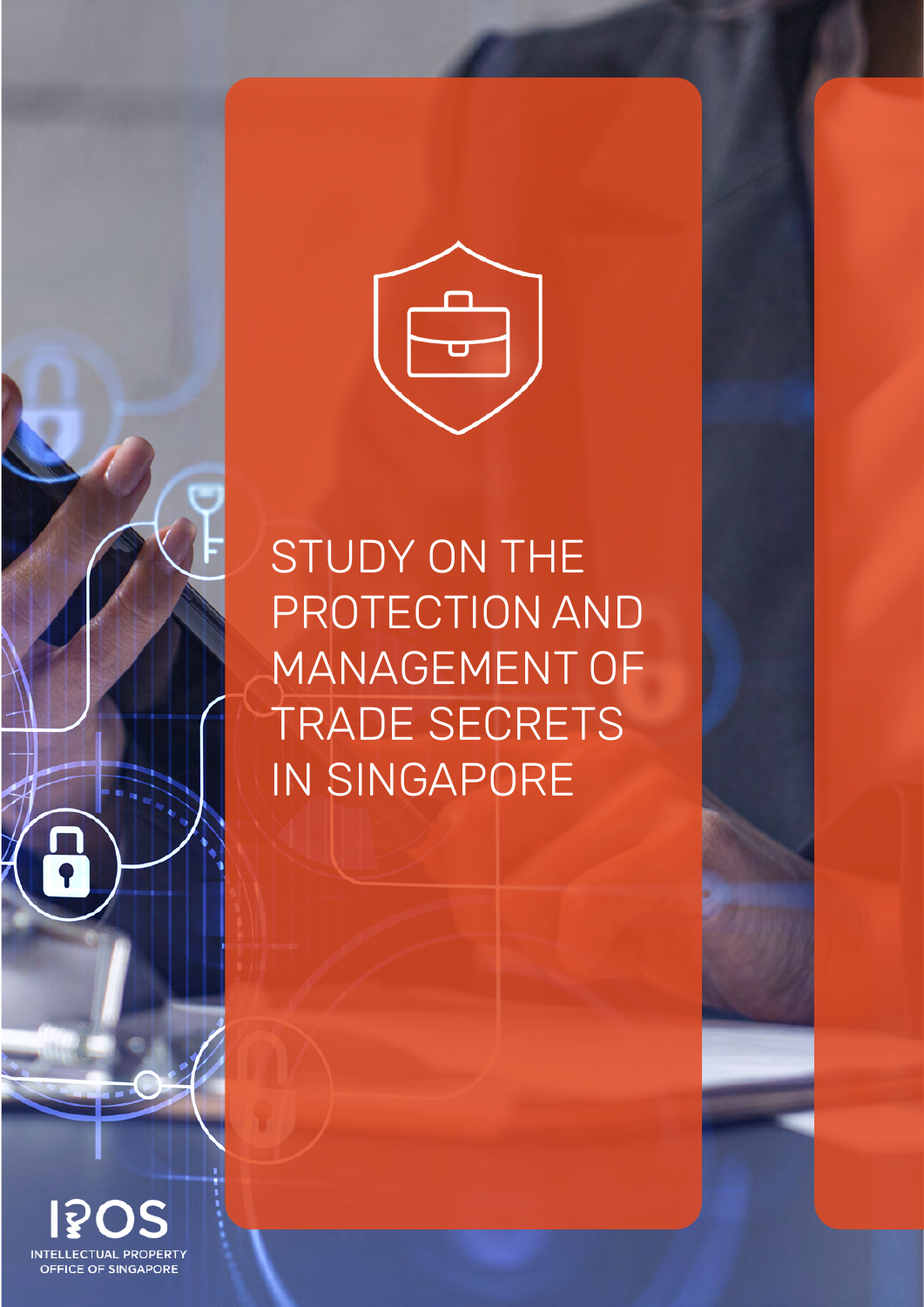# A. INTRODUCTION

Trade secrets generally refer to information that is secret and has commercial value. Reasonable steps must be taken by the owner (such as an enterprise or innovator) to keep such information confidential.1 Examples of trade secrets include methods or techniques of manufacture, commercial data such as lists of suppliers and clients, recipes, formulas and source codes.

Globally, trade secrets are viewed as increasingly important to economic and enterprise growth. A 2015 study by the Organisation for Economic Co-operation and Development ("OECD") found that increased trade secret protection translated to better innovation inputs and international economic flows.<sup>2</sup>

Among enterprises, there is increasing recognition of the importance of trade secrets for business growth. A 2017 survey by Baker McKenzie<sup>3</sup> found that 8 in 10 respondents regarded trade secrets as an important, if not essential, part of their business. A 2021 study by the Economist Intelligence Unit<sup>4</sup> also found that the top perceived consequences of trade secret misappropriation<sup>5</sup> were loss of business (cited by 52% of the respondents), loss of competitive advantage (51%), and reputational damage (42%).

In addition, there has been an increased focus on protection of trade secrets in some jurisdictions with legislation<sup>6</sup> specifically targeted at trade secret infringement.<sup>7</sup>

## B. AIM

As part of the national efforts under the Singapore IP Strategy 2030 to maintain Singapore's worldclass intangible assets ("IA")/intellectual property ("IP") regime and support innovative enterprises in using their IA/IP for growth, a comprehensive study of trade secrets in Singapore was undertaken by IPOS.

The study aimed to gain a deeper understanding of Singapore's trade secret regime vis-à-vis other comparable economies. The study also sought to find out the level of knowledge and ability of enterprises operating in Singapore to protect and manage their trade secrets, and how they might be supported in this regard.

3Baker McKenzie. 2017. The Board Ultimatum: Protect and Preserve. The Rising Importance of Safeguarding Trade Secrets.

4Economist Intelligence Unit. 2021. Open secrets? Guarding value in the intangible economy.

<sup>1</sup>The World Trade Organization Agreement on Trade-Related Aspects of Intellectual Property Rights ("TRIPS") stipulates that the accepted definition of trade secrets is information that must meet three criteria – it must be secret, it must be reasonably protected, and it must derive value from its secrecy. 2OECD. 2015. Enquiries into Intellectual Property's Economic Impact. Chapter 4: An Empirical Assessment of the Economic Implications of Protection for Trade Secrets.

<sup>5</sup>For the purposes of this report, the term "trade secret infringement" refers to various acts including misappropriation, unlawful use and unlawful disclosure. As this study covers these various acts, the term "trade secret infringement" is generally used throughout this report. The term "trade secret misappropriation" is used only when citing a survey or a study which uses this specific term, for accuracy.

<sup>6</sup>Examples of such legislative efforts include: (i) the enactment of the Defend Trade Secrets Act by the United States of America in 2016 (ii) amendments to the Anti-Unfair Competition Law in 2019 by China to shift the burden of proof to the defendants to prove the independent and legitimate origin of the trade secrets which they are alleged to have infringed and (iii) the introduction of the Directive (EU) 2016/943 on the protection of undisclosed know-how and business information (trade secrets) against their unlawful acquisition, use and disclosure in the European Union ("EU Trade Secrets Directive").

<sup>7</sup>For the purposes of this report, the term "trade secret infringement" refers to various acts including misappropriation, unlawful use and unlawful disclosure. As this study covers these various acts, the term "trade secret infringement" is generally used throughout this report. The term "trade secret misappropriation" is used only when citing a survey or a study which uses this specific term, for accuracy.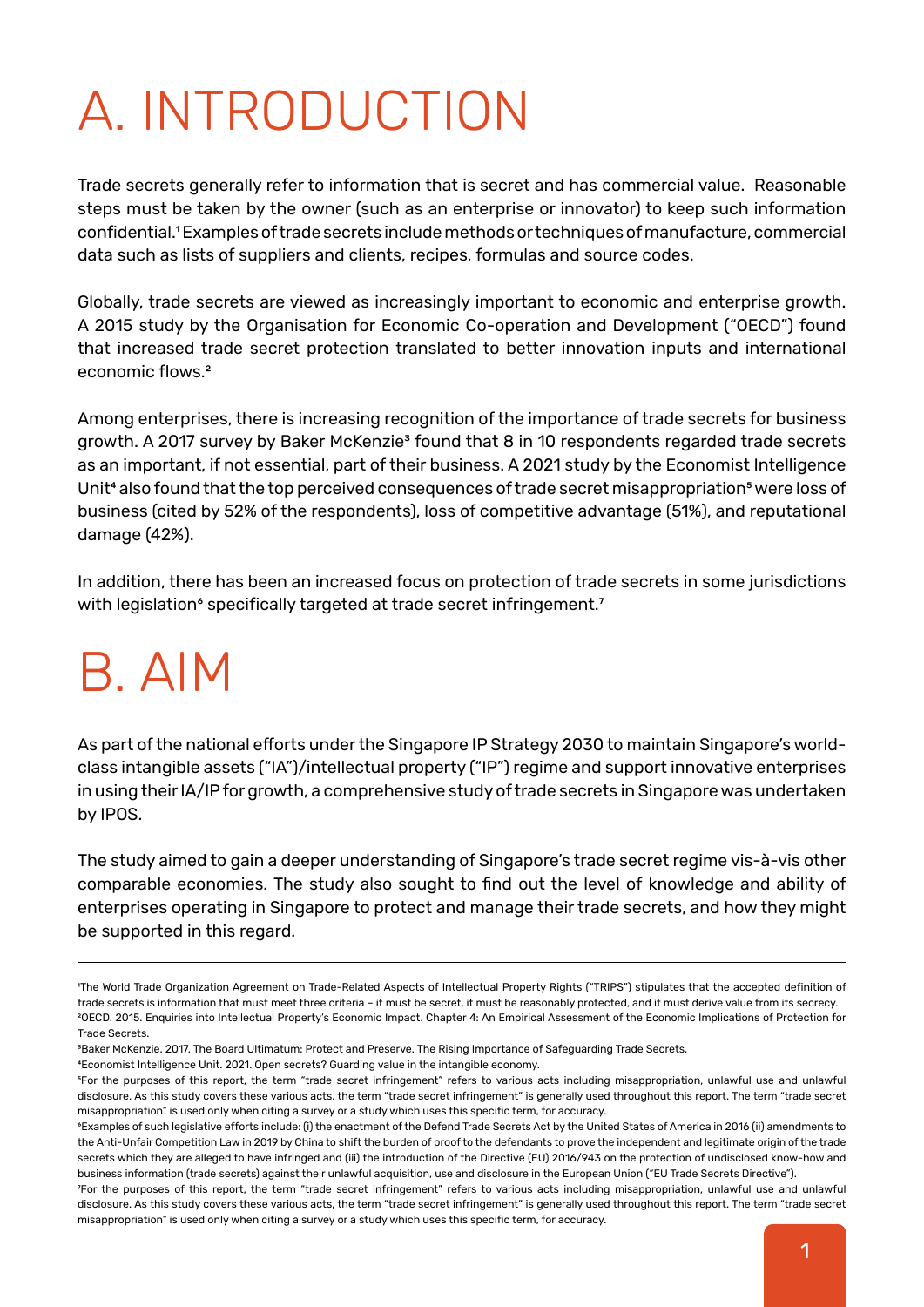## C. STUDY APPROACH

A mixed method approach was adopted comprising desktop research, a survey of enterprises operating in Singapore of various sizes from a wide range of industries, and in-depth engagements (based on the Chatham House Rule) with such enterprises, legal academics, in-house counsels, legal practitioners, foreign IP Offices and relevant government agencies.

The study focused on two key areas:

- Understanding and Supporting Enterprise Needs
- $\bullet$ Review of the Legal Framework

### **Understanding and Supporting Enterprise Needs**

Beyond desktop research, an enterprise survey was conducted. A total of 51 enterprises responded. The profile breakdown of these enterprises is as follows:

- Majority of the respondents (82%) belonged to Small and Medium-sized Enterprises ("SME").8
- Two-thirds of the respondents (66%) were private businesses, with 16% from business/ trade associations and just 4% are related to the government sector. The remaining respondents were from research institutes and higher education.
- There was a good spread of respondents across the various Industry Transformation Map ("ITM") clusters, with Modern Services (29%) and Manufacturing (21%) being the most represented; and Built Environment and Trade & Connectivity (both 8%) being the least represented.



Individual engagements were also conducted with local and foreign enterprises across different profile types, including with SMEs, Multinational Corporations and Large Local Enterprises from the Manufacturing, Essential Domestic Services, Trade & Connectivity and Modern Services ITM clusters.

<sup>8</sup> Based on Enterprise Singapore's definition of an SME i.e., 200 or less employees or S\$100mil or less in sales revenue.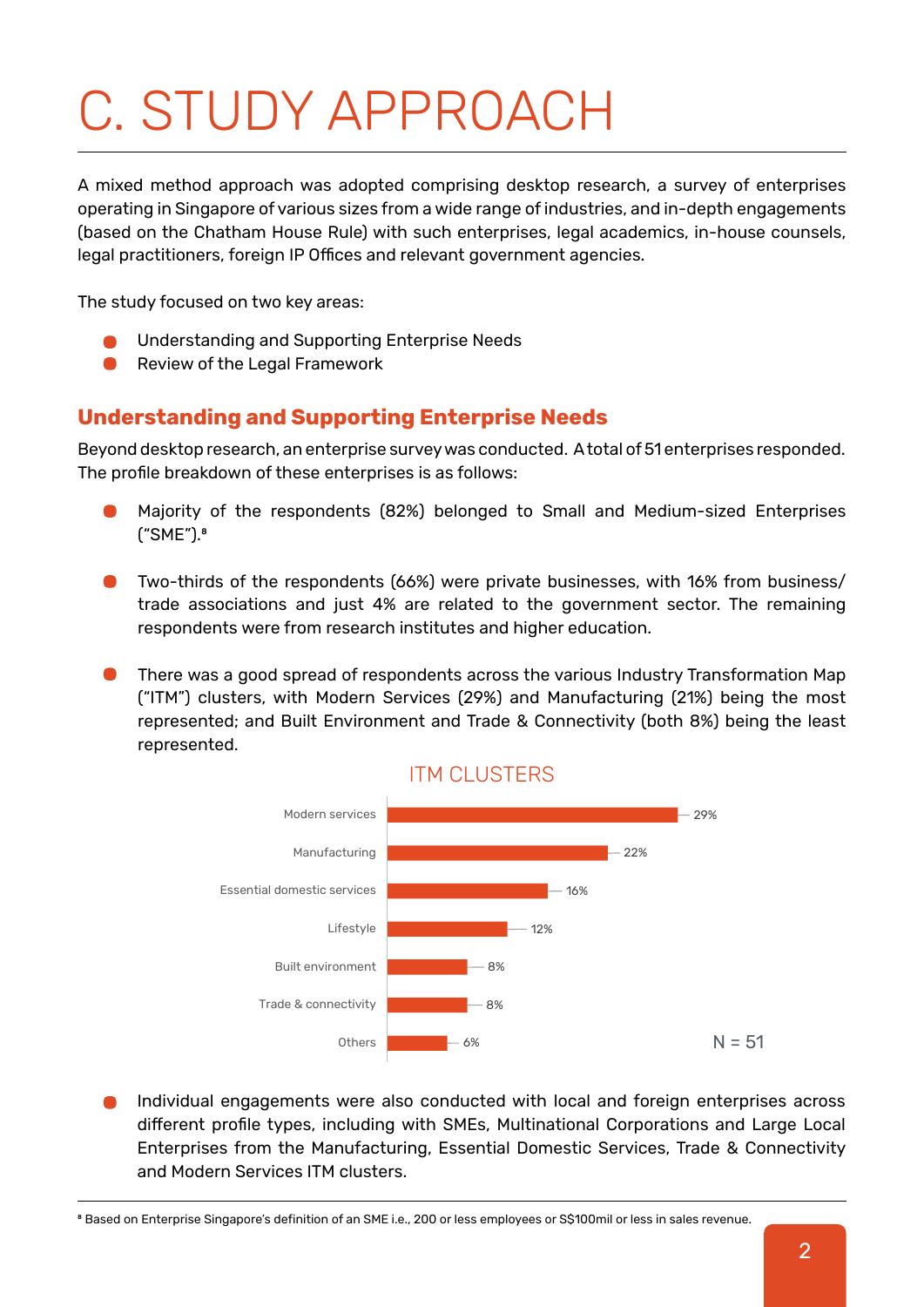### **Review of the Legal Framework**

A comparative cross-jurisdictional review was conducted,

- Across the common law and civil law spectrum;  $\blacksquare$
- $\blacksquare$ Across various regions; and
- Across various socio-economic contexts;  $\blacksquare$

including the following jurisdictions:



The review also considered the EU Trade Secrets Directive.

The comparative review employed an indices approach with the following indices:

- Subject Matter Protected i.e. the type of information that will be protected.  $\Box$
- Definition of Infringement/Breach i.e. the types of acts that will be considered infringement/breach.
- Consequences of Infringement/Breach i.e. civil remedies and criminal sanctions.
- In-depth engagements were also conducted with IP Offices from various jurisdictions and legal academics with IP law expertise.
- Roundtable sessions were also conducted with legal practitioners with expertise in IP litigation and in-house counsels from a variety of enterprises (including from the Manufacturing, Essential Domestic Services, Professional Services and Lifestyle ITM clusters).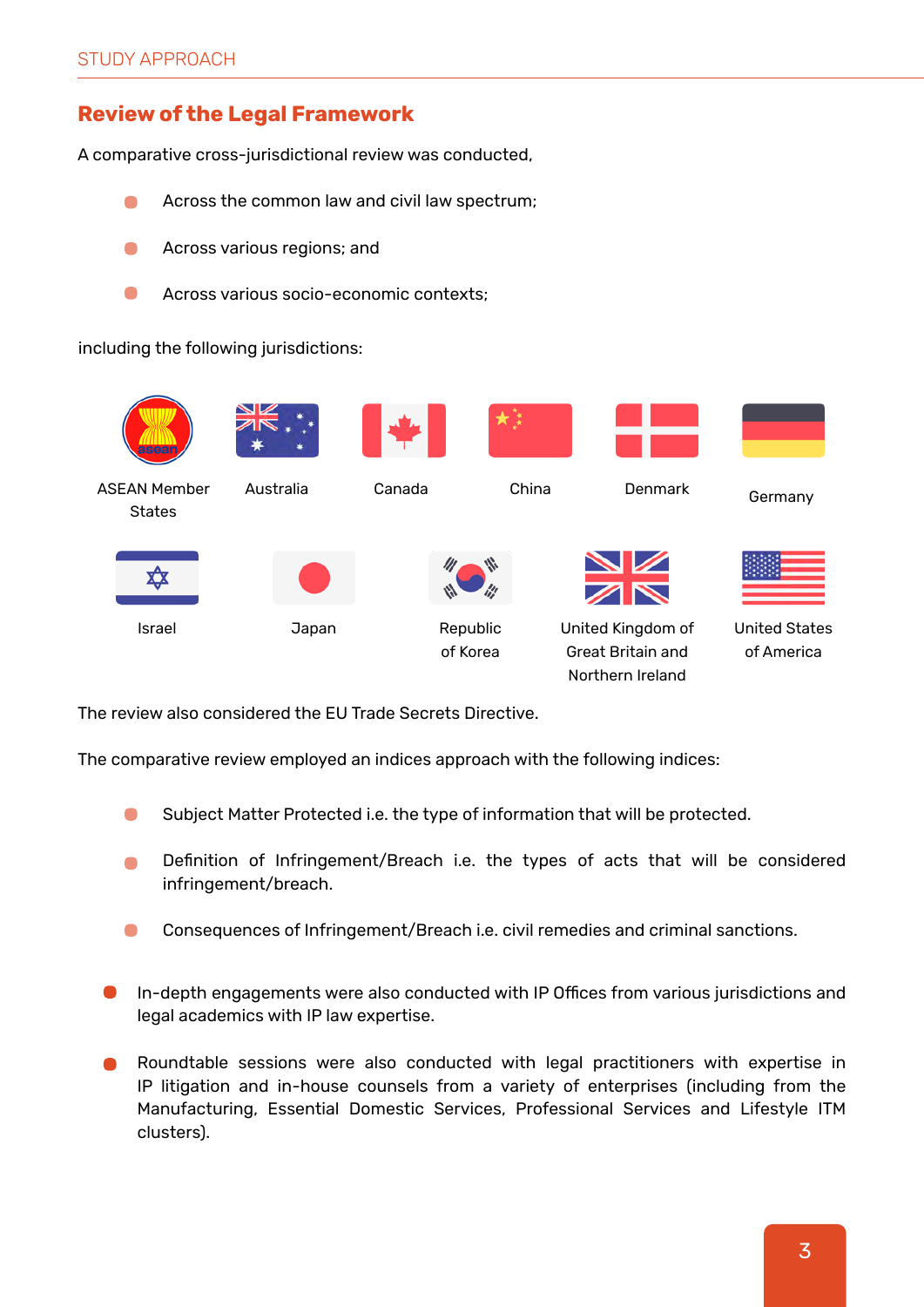# D. STUDY FINDINGS

### **I. Understanding and Supporting Enterprise Needs**

#### Enterprises recognise the importance of trade secrets. (i)

Almost all (98%) of the enterprises surveyed recognised the importance of trade secrets to their business growth.



Trade secrets were also most frequently considered to be important (selected by 75% of the respondents), followed by brand recognition/goodwill (65%), and trade marks and copyright (both 61%).

## WHICH OF YOUR ORGANISATION'S IP DOES YOUR ORGANISATION CONSIDER TO BE THE MOST IMPORTANT TO ITS BUSINESS?



(may select more than one option)

4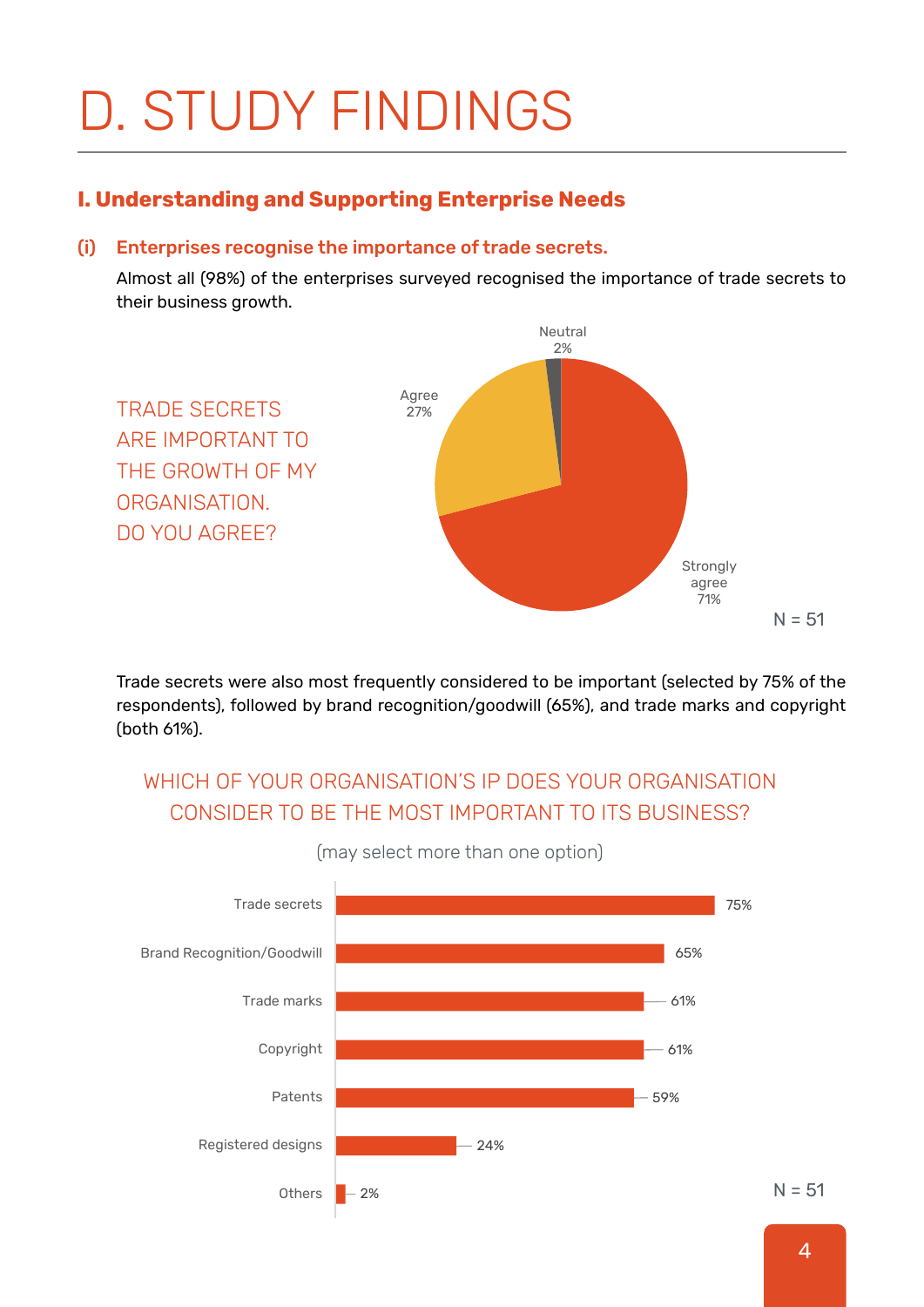Similar observations were made in the aforementioned study by Baker McKenzie, which found that 7 in 10 respondents saw trade secret protection as becoming more critical than other types of IP protection.

The majority (96%) of the enterprises surveyed also indicated that they had at least one type of trade secret protection measure in place, with the most common measure being the use of non-disclosure agreements (used by 84% of the respondents).

## WHAT TYPES OF PRECAUTIONS ARE EMPLOYED BY YOUR ORGANISATION TO PROTECT TRADE SECRETS?



A study by the Economist Intelligence Unit<sup>9</sup> also found that confidentiality agreements and policies (indicated by 68% of the respondents) were the most common measures used to protect their trade secrets.

#### Many enterprises are unsure of how best to protect and manage their trade secrets. (ii)

More than half (51%) of the survey respondents indicated that they were not familiar at all with Singapore's trade secret regime.



9 Economist Intelligence Unit. 2021. Open secrets? Guarding value in the intangible economy.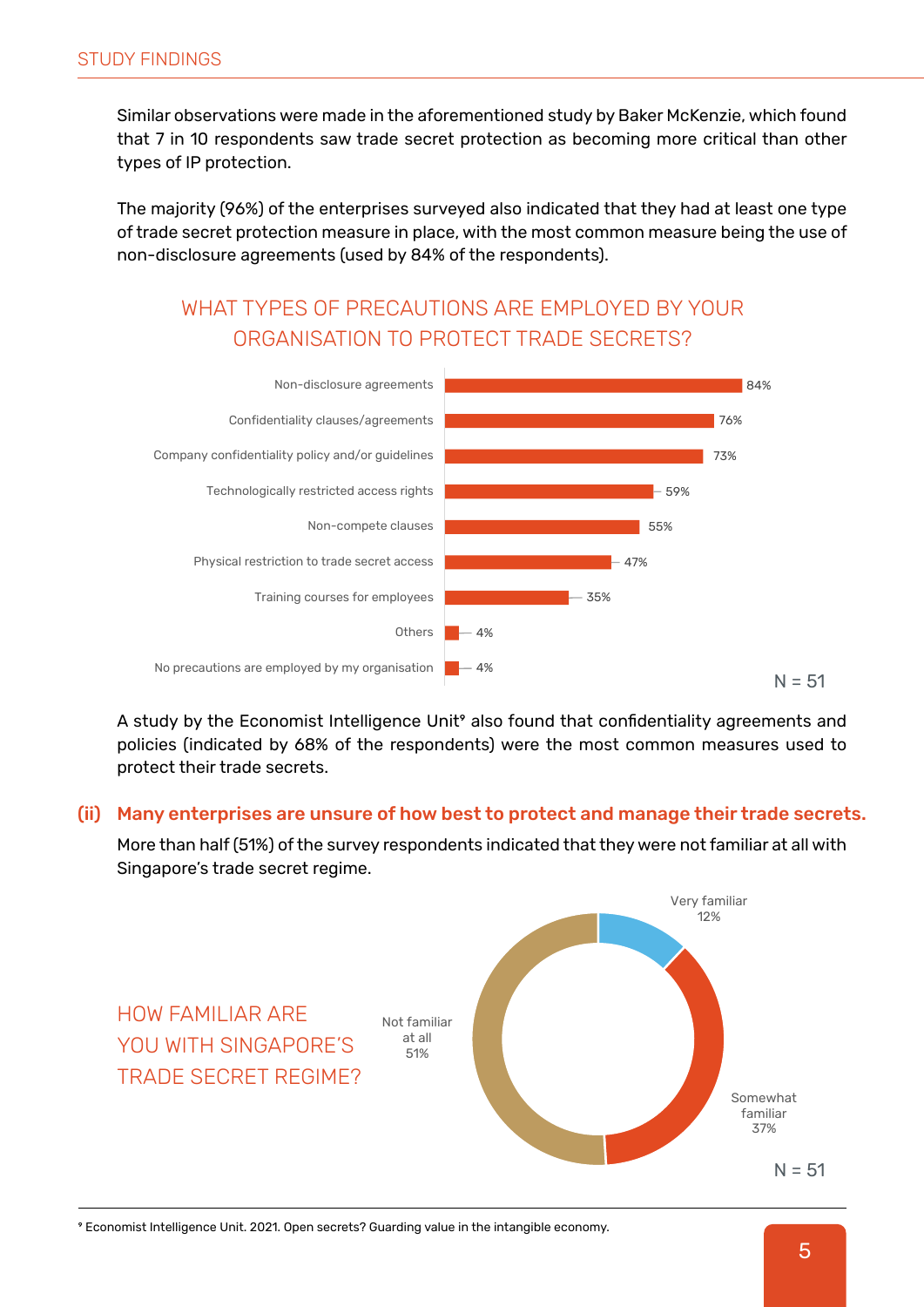2 in 5 of the enterprises surveyed did not use any trade secret-related services. Of those who used such services, the most common type of service was a repository (used by 49% of the respondents).

## WHICH OF THE FOLLOWING SERVICES HAVE YOU USED TO SAFEGUARD YOUR TRADE SECRETS?



(may select more than one option)

Through the in-depth individual engagements, the following common challenges faced by enterprises were identified: (i) Lack of dedicated IT systems to manage trade secrets; (ii) Lack of training and a strong culture of trade secret management; and (iii) Difficulties by SMEs in safeguarding their trade secrets via contracts due to their small size and lack of bargaining power.

More than half (55%) of the enterprises surveyed did not transact in trade secrets, with most of them citing a lack of knowledge as a reason.

## WHY DID YOU NOT TRANSACT IN TRADE SECRETS?



(may select more than one option)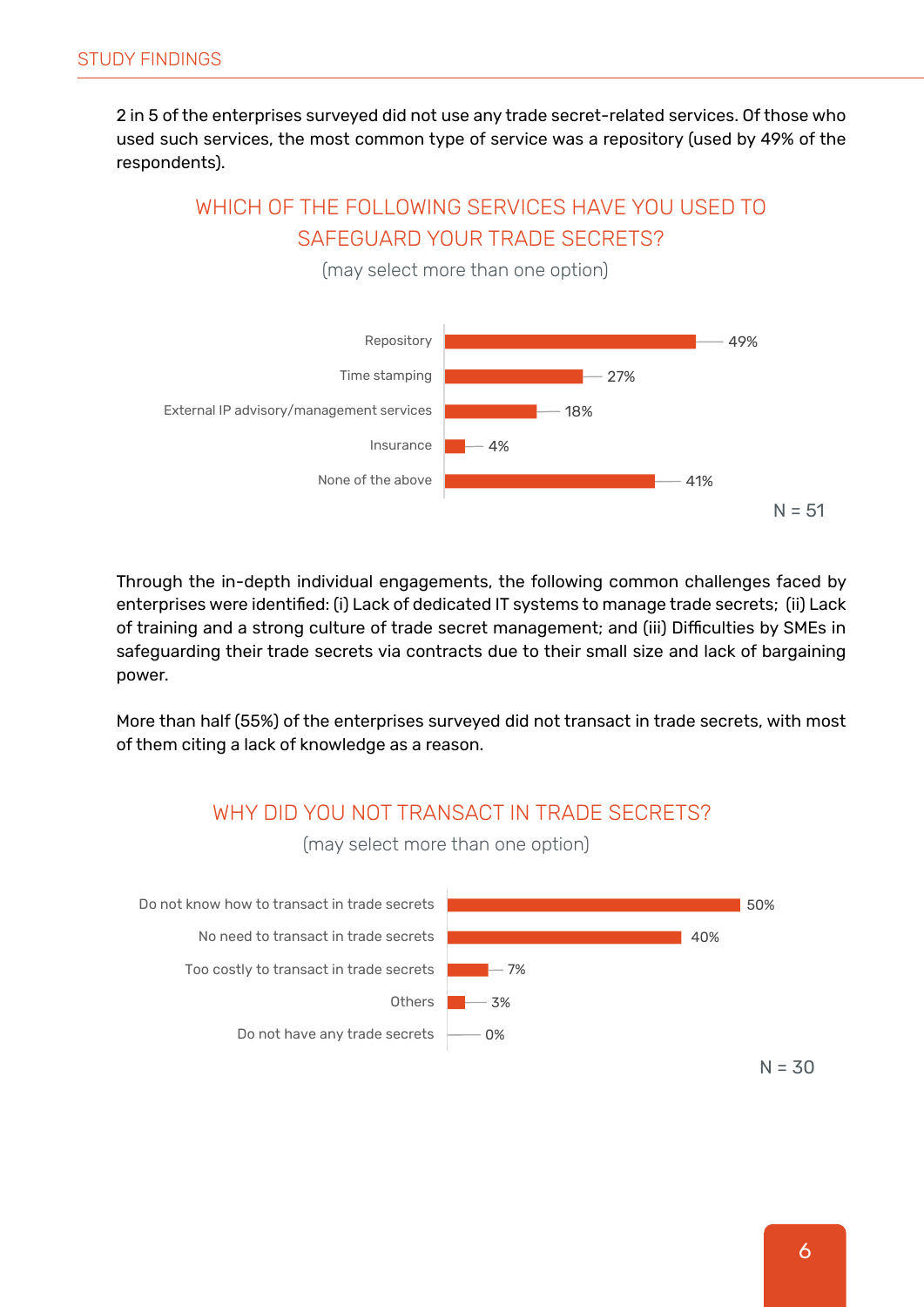#### (iii) Enterprises need help to strengthen their trade secret protection and management practices.

More than 80% of the enterprises surveyed indicated that their organisation needed more measures or policies in place to protect and manage their trade secrets.



SMEs lagged behind larger enterprises in terms of awareness and capabilities. Larger enterprises were more likely to provide training for their staff and know what legal recourse to take in the event of a trade secret misappropriation.



Larger enterprises had a better understanding of trade secrets and how it impacts their business. MNCs also benefitted from support and guidance on trade secrets and other IP matters from their international headquarters.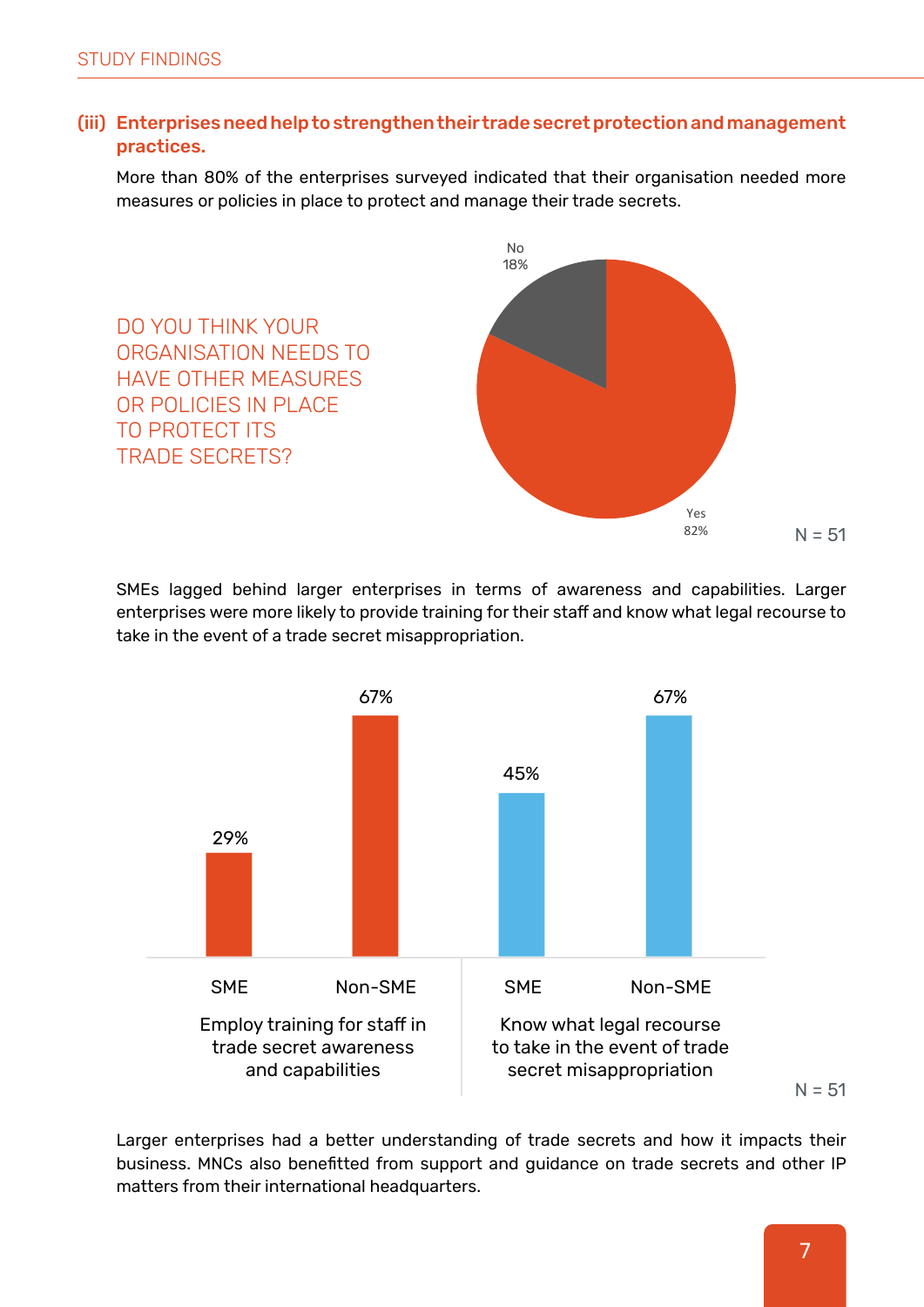#### (iv) Most enterprises highlighted trade secret misappropriation as a concern, with 1 in 5 encountering at least one instance of trade secret misappropriation in the past 10 years.

Although 9 in 10 of the enterprises surveyed indicated that the misappropriation of trade secrets was a concern to their organisation, just 1 in 5 had encountered at least one instance of trade secret misappropriation in the past 10 years.



The incidence rate of trade secret misappropriation closely mirrors that of a separate study by the European Commission,<sup>10</sup> in which 1 in 5 of the respondents had suffered at least one attempt of trade secret misappropriation in the last 10 years. In the United States of America, various commentaries from institutes and law firms have indicated that trade secret litigation continues on a steady upward trajectory since the enactment of the Defend Trade Secrets Act in 2016.11

Former employees were often identified as the main perpetrators. This was indicated by 55% of the enterprises surveyed who had experienced at least one instance of trade secret misappropriation in the past 10 years.

Enterprises typically avoid an adversarial approach when addressing alleged trade secret misappropriation, citing the lack of evidence and difficulty in ascertaining the value of damages suffered. That said, most noted that the "soft" approach, e.g., negotiation and mediation, was generally effective, especially if the misappropriation was unintentional.

<sup>10</sup> European Commission. 2013. Study on Trade Secrets and Confidential Business Information in the Internal Market.

<sup>11</sup> Examples include: Lex Machina. 2020. Trade Secret Litigation Report; Stout Risius Ross LLC. 2020. Trends in Trade Secret Litigation Report 2020; ipwatchdog.com. 2020. Trade Secret Litigation Reports: Four Years after the Enactment of the Defend Trade Secrets Act; IAM-media.com. 2021. Damages track upward in US trade secret litigation.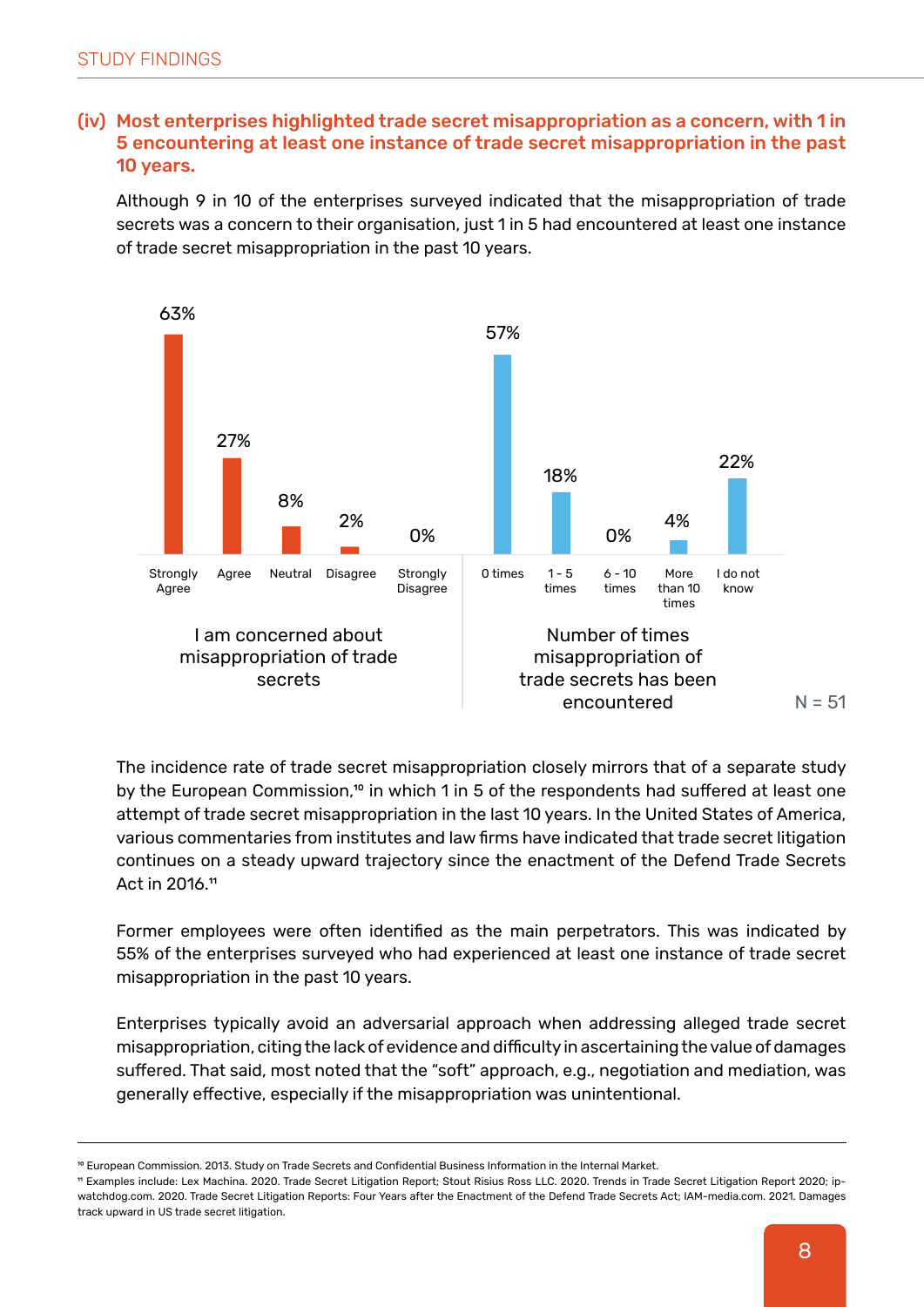#### Enterprises need to maintain their guard against trade secret infringement in light (v) of innovation trends.

Despite an apparently low reported incidence of trade secret misappropriation, there is nonetheless a heightened need for enterprises to strengthen protection of their trade secrets as they navigate the current and emerging trends driving innovation. With rapid digitisation, increasing use of cloud services for safeguarding and managing confidential information as well as continued remote working, enterprises are at an elevated risk of an increase in cybertheft of trade secrets.

For example, a 2021 report by Verizon found that phishing and ransomware attacks have increased by 11% and 6% respectively over the past year.<sup>12</sup> A separate study by the European Centre for International Political Economy estimated that cybertheft has led to a  $\epsilon$ 60 billion loss in economic growth in the European Union and the potential loss of 289,000 jobs.13 A recent report by Gartner further highlighted the need for businesses to establish a "Cybersecurity Mesh" to extend data protection beyond internal IT systems to also include external networks.14

#### **II. Review of the Legal Framework**

(vi) The findings from our comparative cross-jurisdictional review showed that Singapore's legal regime is relatively robust across the three indices employed in the review (see page 3 at Section C of this report). This aligns with the findings from the engagements with the various groups of stakeholders such as legal academics, in-house counsels and legal practitioners. The commonly expressed views were that Singapore's current trade secret legal framework is sufficient with a comprehensive toolbox for the protection of trade secrets<sup>15</sup> and that there is no need to enact a trade secret specific legislation nor introduce new criminal sanctions for trade secret infringement. Moreover, while the regime for protection of confidential information is largely premised on principles from case law, case law has been evolving and adapting to changing business practices and technological advancements to ensure that our regime continues to be robust in the protection of such information.16

#### Index (i): Subject Matter Protected i.e. the type of information that will be protected.

In terms of subject matter protected, a relatively wide range of information is covered. Under the breach of confidence regime, if the information has a quality of confidence and was imparted and/or received under an obligation of confidentiality, the information would be caught by the breach of confidence regime. This is generally understood to mean that the subject matter protected goes beyond trade secrets to a wide range of confidential information.

<sup>12</sup>Verizon. 2021. Data Breach Investigations Report 2021.

<sup>13</sup>ECIPE. 2018. Stealing thunder, Cloud, IoT and 5G paradigm for protecting European commercial interests. Will Cyber espionage be allowed to hold Europe Back in the global race for industrial competitiveness?

<sup>14</sup>Gartner. 2021. Top Strategic Technology Trends for 2021.

<sup>15</sup>This toolbox includes the common law Breach of Confidence regime, Employment Law, Contract Law, Copyright Act, Computer Misuse Act and Penal Code.

<sup>&</sup>lt;sup>16</sup>See analysis on Index (ii) on developments in case law in ascertaining the types of acts that constitute a breach of confidence.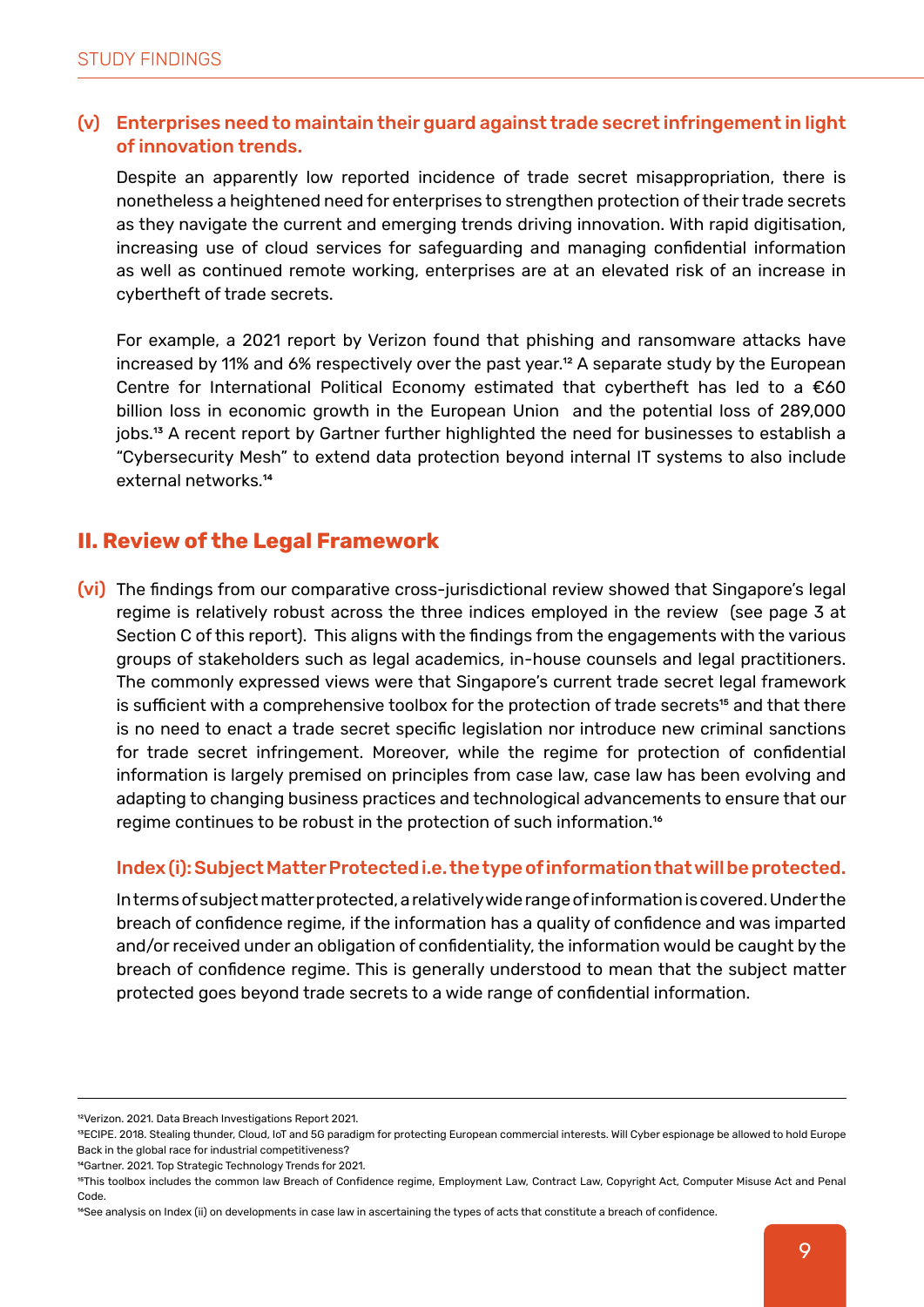#### Index (ii): Definition of Infringement/Breach i.e. the types of acts that will be considered infringement/breach.

In terms of defining what constitutes an infringement or breach, a relatively wide scope of acts is covered including acquisition, use and disclosure. The Computer Misuse Act also deals with the issue of cybertheft as it imposes criminal sanctions against unauthorised access to or modification of computer material.<sup>17</sup>

With regard to the breach of confidence regime, infringement/breach may be made out even in circumstances where defendants do not use or disclose the confidential information but have wrongfully accessed or acquired the same.<sup>18</sup>

#### Index (iii): Consequences of Infringement/Breach i.e. civil remedies and criminal sanctions.

In terms of this index, there is recourse under the breach of confidence regime, employment law, contract law as well as the relevant statutes which impose criminal sanctions for infringing acts. The view generally expressed at the roundtable with legal practitioners was that the various regimes provide ample avenues for the protection of trade secrets in terms of both criminal and civil liability.

- (vii) In addition to the above, other views from the engagement sessions with the various groups of stakeholders from the legal field included:
	- Concerns about the loss of flexibility resulting from codification.
	- Feedback on the need to balance between providing strong protection for existing trade secret holders, and the inadvertent effect an overly strong regime could have on chilling local innovation, for example by creating barriers to entry.
	- Shared sentiment on the need to improve awareness and training of both management and employees, in terms of trade secret protection.
		- This sentiment is corroborated by the enterprise survey results and in-depth enterprise  $\blacksquare$ engagements, which highlighted that a fundamental concern for enterprises is their lack of awareness of the existing legal framework and the corresponding measures or policies to put in place to protect and manage their trade secrets (see pages 5 to 7 at Section D(ii) and (iii) of this report).
	- The importance of maintaining confidentiality in legal proceedings and the need for clearer rules and processes to give certainty and confidence in instituting legal proceedings in Singapore.

<sup>17</sup>See Part II Offences sections of the Computer Misuse Act.

<sup>18</sup>See the Court of Appeal case of *I-Admin (Singapore) Pte Ltd v Hong Ying Ting and others* [2020] SGCA 32 [43] – [45], [61] – [62], which modified the approach towards breach of confidence claims. The decision has been generally regarded by legal practitioners in Singapore as addressing evidential difficulties faced by owners of confidential information in bringing a claim for breach, and also taking into account modern technology.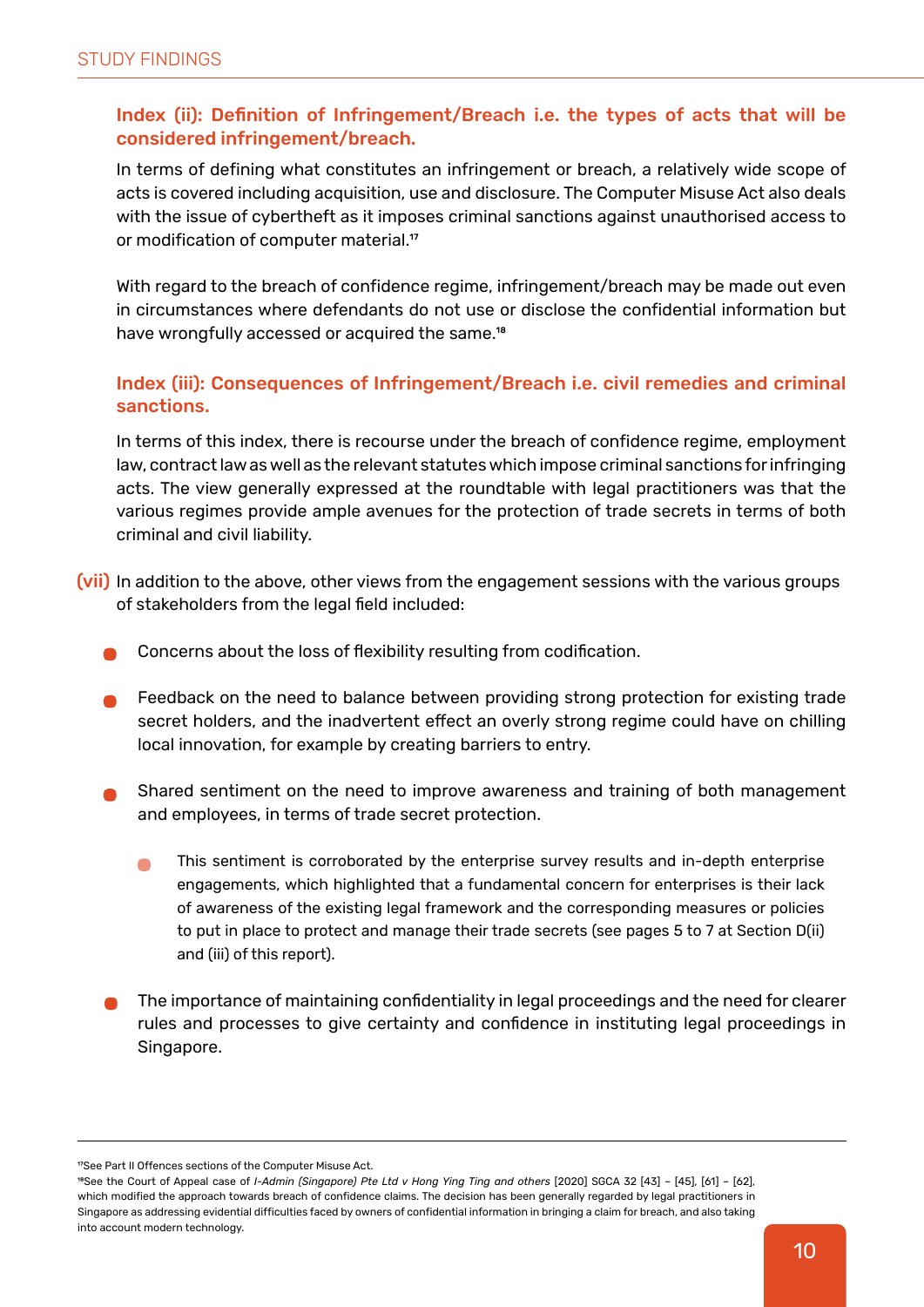## E. SUMMARY AND RECOMMENDATIONS

The Singapore IP Strategy 2030 underscores IPOS' commitment to maintaining a world-class IA/ IP regime and supporting innovative businesses in leveraging their IA/IP for growth. This involves looking into current and emerging business trends.

The mixed methodologies adopted for this study and range of stakeholders consulted provided IPOS with good insights into the attitudes and approaches of both business and legal stakeholders to trade secret protection and management. Such insights include the need to strike a balance between stronger policies that protect existing rights holders and encourage further investments in research and innovation, against the need to allow information flows and labour mobility to encourage future innovation.

The findings from this study demonstrate that more may be done to support enterprises in the protection and management of their trade secrets. Addressing these gaps will place the enterprises and Singapore in better stead to compete in this era of rapid technological advances. On the legal framework front, there is scope to explore refinements to processes for the preservation of confidentiality of trade secrets during legal proceedings. That said, the stakeholders engaged in this study have also affirmed that there is no substantive need for legislative reform to strengthen trade secret protection in Singapore.

## **I. Understanding and Supporting Enterprise Needs**

In terms of enterprise support, IPOS will look into these three areas as part of the efforts under the Singapore IP Strategy 2030:



Awareness raising. Curating resources and activities that are designed to generate awareness on the importance of trade secrets, including publishing an enterprise guide on Singapore's trade secret regime to provide practical advice for enterprises in protecting and managing their trade secrets, and case studies of successful protection and management measures.



Building capability. Building enterprises' capabilities in trade secret protection and management to enable enterprises to derive better value and business growth from trade secrets.



Access to services. Increasing accessibility (or availability) of trade secret-related services (e.g., time stamping and repository) to support enterprises in trade secret protection.

### **II. Review of the Legal Framework**

On the legal framework front, IPOS and the Ministry of Law are looking into the feedback on ensuring the confidentiality of trade secrets during legal proceedings, and will follow up on the matter with the relevant stakeholders.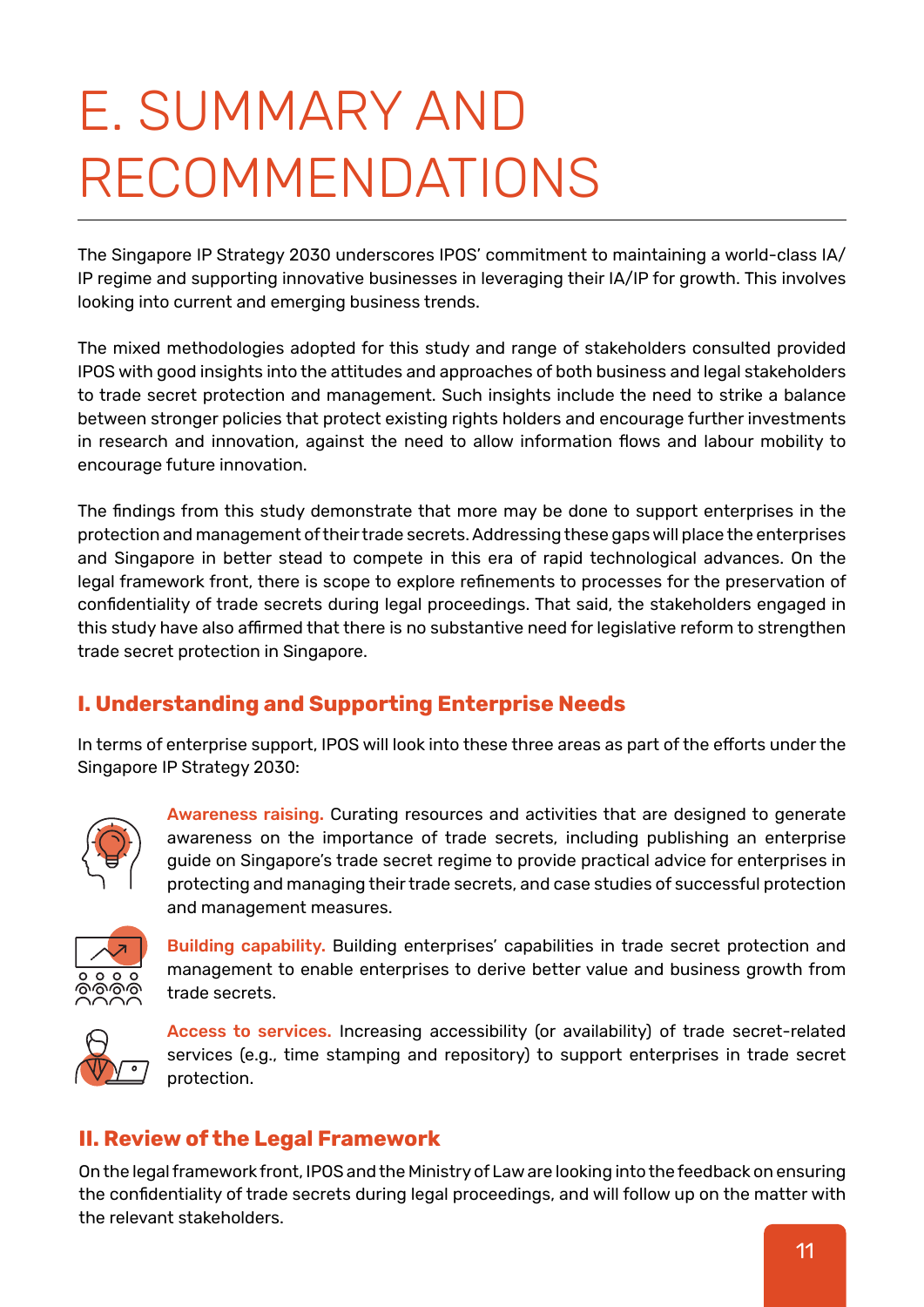## F. ACKNOWLEDGEMENTS

We would like to extend our appreciation to our partners - SGTech, Singapore Business Federation, Singapore Corporate Counsel Association, Singapore Manufacturing Federation, and IPOS International, who have assisted us in disseminating the survey to their stakeholders.



We would also like to thank all participants involved, which due to the Chatham House Rule, we are unable to thank by name.

For all who contributed, this report would not have been possible without your valuable input.

Thank you. We look forward to working closely with you to support enterprises in protecting and managing their trade secrets as they compete globally in this era of rapid technological advancements.